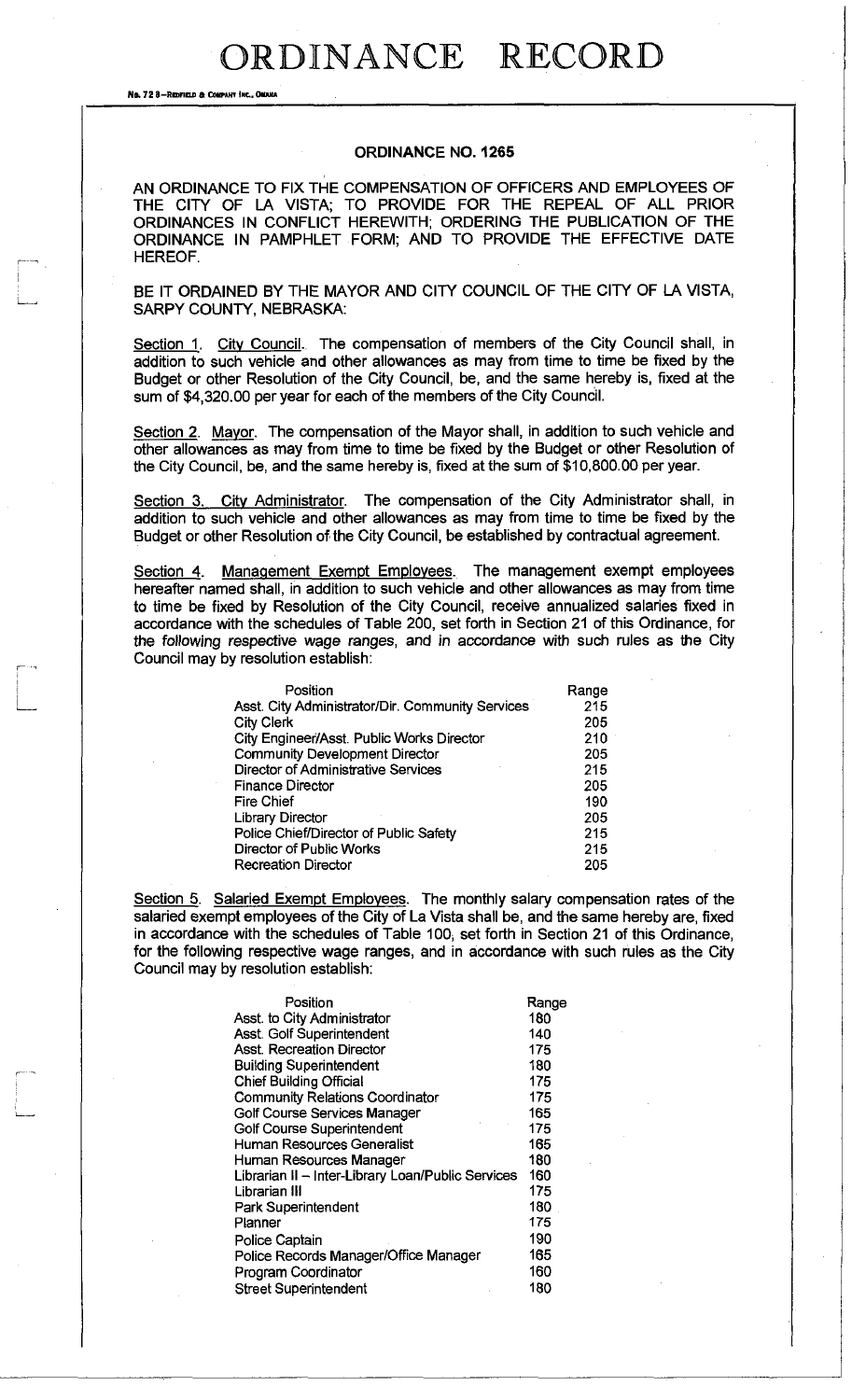No. 72 8-REDFIELD & COMPANY INC., OMAHA

Section 6. Hourly Non-Exempt Employees. The hourly compensation rates of the hourly (non-exempt) employees of the City of La Vista shall be, and the same hereby are, fixed in accordance with the schedules of Table 100 and Table 400, set forth in Section 21 of this Ordinance, for the following respective wage ranges, and in accordance with such rules as the City Council may by Resolution establish:

| Position                                   | Range |
|--------------------------------------------|-------|
| <b>Accounting Clerk</b>                    | 130   |
| <b>Administrative Assistant</b>            | 130   |
| Mechanic                                   | 140   |
| <b>Building Inspector I</b>                | 140   |
| <b>Building Inspector II</b>               | 160   |
| Code Enforcement Officer                   | 141   |
| <b>Executive Assistant</b>                 | 140   |
| <b>Building Technician</b>                 | 160   |
| Librarian II - Computer/Reference Services | 160   |
| Librarian I                                | 140   |
| Maintenance Worker I                       | 130   |
| Maintenance Worker II                      | 140   |
| Park Foreman                               | 165   |
| Permit Technician                          | 125   |
| <b>Police Sergeant</b>                     | 426   |
| Police Officer                             | 423   |
| Police Data Entry Clerk                    | 120   |
| Secretary II                               | 125   |
| Secretary/Receptionist                     | 120   |
| Sewer Foreman                              | 165   |
| <b>Street Foreman</b>                      | 165   |
| Shop Foreman                               | 165   |
|                                            |       |

Section 7. Part-Time and Temporary Employees. The hourly compensation rates of parttime, seasonal and temporary employees of the City of La Vista shall be, and the same hereby are, fixed in accordance with the schedules of Table 100, set forth in Section 21 of this Ordinance, for the following respective wage ranges, and in accordance with such rules as the City Council may by Resolution establish:

| Position                            |     |
|-------------------------------------|-----|
| Accountant                          | 165 |
| Assistant Pool Manager              | 100 |
| <b>Circulation Clerk I</b>          | 100 |
| <b>Circulation Clerk II</b>         | 115 |
| Custodian                           | 105 |
| Evidence Technician                 | 130 |
| <b>Clerical Assistant</b>           | 115 |
| <b>Intern/Special Projects</b>      | 115 |
| Lifeguard                           | 100 |
| Pool Manager                        | 110 |
| <b>Recreation Supervisor</b>        | 100 |
| Seasonal GC Clubhouse & Grounds     | 100 |
| Seasonal PW All Divisions 1-5 Years | 100 |
| Seasonal PW All Divisions 5+ Years  | 110 |
| <b>Shop Assistant</b>               | 100 |
| <b>Special Services Bus Driver</b>  | 110 |
| Temporary/PT Professional (PW)      | 160 |

Part-time employees shall receive no benefits other than salary or such benefits as established in accordance with such rules as have been or may be established by Resolution of the City Council:

Section 8. Pay for Performance. Employees not covered by a collective bargaining agreement or express employment contract shall be subject to the City's Pay for Performance (PFP) compensation system as outlined in Council Policy Statement. PFP salary ranges are set forth in Table 100 and 200 of Section 21 of this Ordinance. The base factor for fiscal year 2016 shall be set at two and one-half percent (2.5%).

Section 9. Legal Counsel. Compensation of the legal counsel other than special City Prosecutor for the City shall be, and the per diem rates respecting same shall be, at 90% of the standard hourly rate the firm may from time to time charge. Compensation for Special City prosecution shall be as agreed upon at the time of specific employment.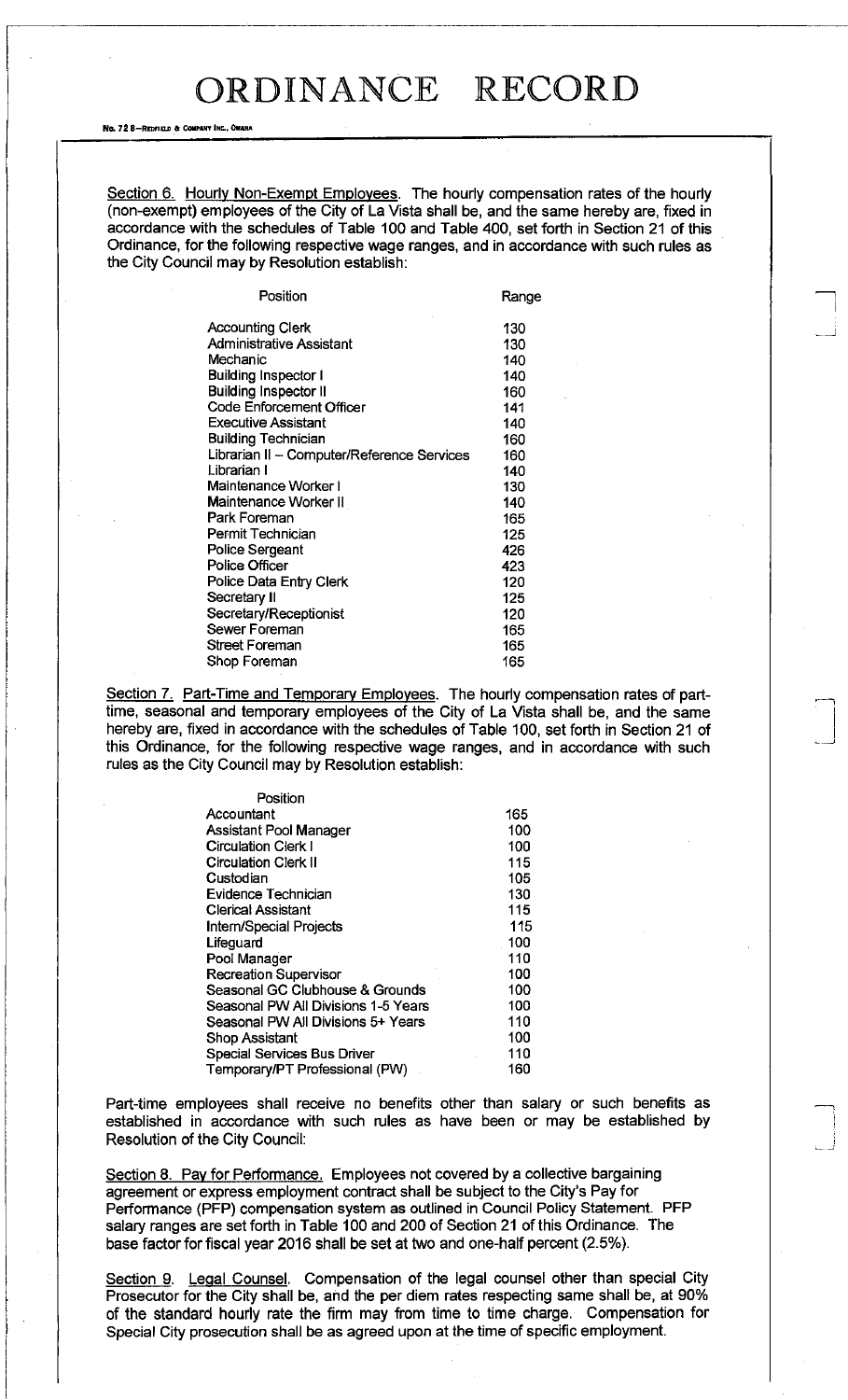No. 72 8-REDFIELD & COMPANY INC., OM

Section 10. Engineers. Compensation of Engineers for the City shall be, and the same hereby is, fixed in accordance with such schedules of hourly and per diem or percentage rates as shall from time to time be approved by Resolution of the City Council. Travel allowances respecting same shall be as may from time to time be fixed by Resolution of such City Council.

Section 11. Longevity Pay. Employees of the City in the positions set forth in Section 3 and Table 400 of this Ordinance shall receive longevity pay in an amount equal to the following percentage of the hourly rate set forth in Section 3 and Table 400 of this Ordinance, rounded to the nearest whole cent:

| <b>Length of Service</b> | Allowance Per Hour |
|--------------------------|--------------------|
| Over 7 Years             | $2.00\%$ (or 02)   |
| Over 10 Years            | 2.75% (or 0275)    |
| Over 15 Years            | 4.00% (or 04)      |
| Over 20 Years            | 4.50% (or 0450)    |
|                          |                    |

Section 12. Health, Dental Life and Long Term Disability Insurance. Subject to the terms, conditions and eligibility requirements of the applicable insurance plan documents and policies, regular full-time employees of the City of La Vista and their families shall be entitled to be enrolled in the group life, health, and dental insurance program maintained by the City. Regular full-time employees shall also be entitled to be enrolled in the long term disability insurance program maintained by the City.

Unless otherwise provided by collective bargaining agreement, or other applicable agreement, the City's employer share shall be ninety (90) percent of the amount of the actual premium and the employee shall pay the ten percent (10%) balance of the actual premium via payroll deduction for employees enrolled in single coverage. The City's employer share shall be eighty percent (80%) of the amount of the actual premium and the employee shall pay the twenty percent (20%) balance of the actual premium via payroll deduction for any employee enrolled in a level of coverage other than single. Those employees electing not to participate in these programs will receive no other form of compensation in lieu of this benefit.

Section 13. Establishment of Shifts. The City may establish duty shifts of such length, and to have such beginning and ending times, and to have such meal and break times, as it may deem appropriate or necessary, respecting employees of the City.

Section 14. Special Provisions.

- A. Employees covered by the "Agreement Between the La Vista Fraternal Order of Police Lodge No. 28 and the City of La Vista, Nebraska, covering the period from October 1, 2014 through September 30, 2018," shall receive compensation and benefits and enjoy working conditions, as described, provided and limited by such Agreement. The terms of such Agreement shall supersede any provisions of this Ordinance inconsistent therewith, and be deemed incorporated herein by this reference.
- B. Holiday Pay shall be compensated as set forth in the Agreement between the La Vista Fraternal Order of Police Lodge No. 28 and the City of La Vista for police officers and as set forth in the Personnel Manual for all other full time employees.
- C. Subject to subsection 14.D. hereof, each full time hourly non-exempt employee of the City shall be entitled to receive overtime pay at the rate of one and one half times the employee's regular rate for each hour worked in excess of forty hours during a work week. If called out at any time other than during regular assigned work hours during the pay period, such employee shall be entitled to compensation at the rate of one and one half times the regular rate for each hour so worked, provided that in no case shall an employee receive less than two hours over time pay for such call out work, and further provided there shall be no pyramiding of hours for purposes of computing overtime. For purposes of this subsection an employee's "regular rate" shall be the sum of his or her hourly rate specified in Section 6 of this Ordinance and any longevity pay due under this Ordinance.
- D. Police Department employees covered by the "Agreement Between the La Vista Fraternal Order of Police Lodge No. 28 and the City of La Vista, Nebraska," described in subsection 14.A hereof shall, as provided in such Agreement, be paid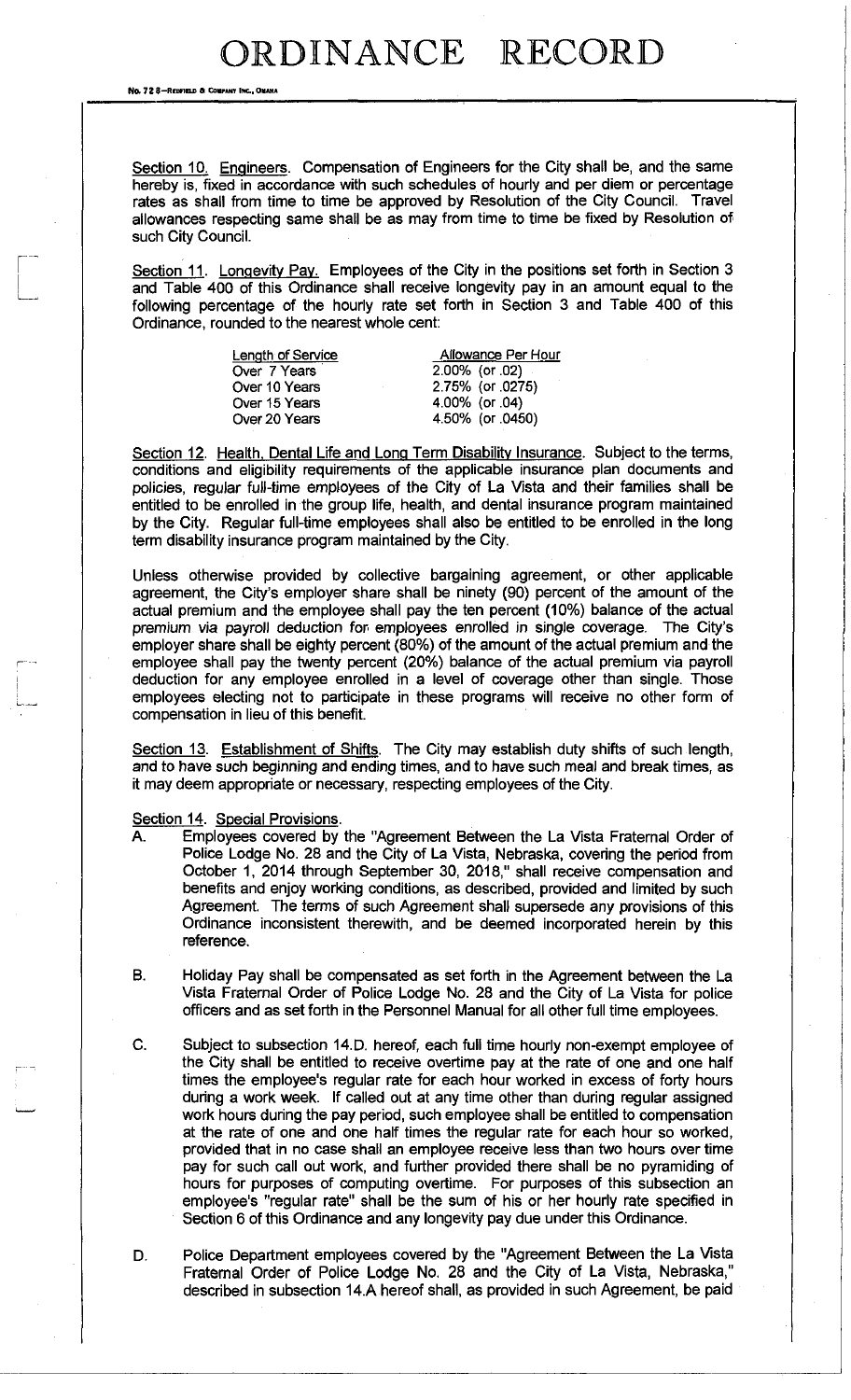No. 72 8-REDFIELD & COMPANY INC., OMAHA

overtime at one and one half times the employee's hourly rate (including any longevity allowance) for each hour worked in excess of 80 hours during any 14 day work period coinciding with the pay period established by Section 16 of this Ordinance.

E. All Management Exempt Employees and all Salaried Exempt Employees are considered to be salaried employees and shall not be eligible for overtime pay, holiday pay, or other special pay as provided by this section.

F. Public Works Employees who are required to wear protective footwear may submit to the City for reimbursement for the cost of work boots in an amount not to exceed \$150.

G. Public Works Employees may submit to the City for reimbursement for the difference in cost between a Nebraska Driver's License and a "CDL" driver's license within 30 days of obtaining a CDL license when a CDL license is required as a part of the covered employee's job description.

H. Public Works Employees shall be provided by the City five safety work shirts in each fiscal year at no cost to the employee.

I. Employees not covered by the "Agreement Between the La Vista Fraternal Order of Police Lodge No. 28 and the City of La Vista" and who are otherwise eligible, shall be paid overtime at the rate of one and one-half times the employee's hourly rate for all hours worked over forty in the pay periods that encompass the annual La Vista Days celebration, except, that if an employee uses any sick leave, vacation leave, personal leave, or comp time during the corresponding pay periods, such leave time shall offset any overtime earned. Overtime earned will not be offset by any holiday that falls during the above referenced pay periods.

Section 15. Pay for Unused Sick Leave Upon Retirement or Death. Employees who voluntarily retire after twenty or more years of service with the City and have no pending disciplinary action at the time of their retirement, shall be paid for any unused sick leave. Employees who began their employment with the City after January 1, 2005, or who began their employment prior to this date but elected to waive their eligibility for emergency sick leave, shall be paid for any unused sick leave, if they voluntarily leave City employment and have no pending disciplinary action, according to the following sliding schedule: After 10 years of employment - 100% of sick leave hours accrued over 660 and up to 880; after 15 years of employment - 100% of sick leave hours accrued over 440 hours and up to 880; after 20 years of employment - 100% of sick leave hours accrued up to 880. No other employee shall be paid for any unused sick leave upon termination of employment.

A regular full-time employee's unused sick leave shall also be paid if, after October 1, 1999, the employee sustains an injury which is compensable by the City or the City's insurer under the Nebraska Workers' Compensation Act and such injury causes the death of the employee within two years after the date of injury. Any payment made pursuant to the preceding sentence shall be made to the surviving spouse of the employee; provided, such payment shall be made to the employee's estate if the employee leaves no surviving spouse or if, prior to his or her death, the employee filed with the City Clerk a written designation of his or her estate as beneficiary of such payment.

Section 16. Pay Periods. All employees of the City of La Vista shall be paid on a biweekly basis. The pay period will commence at 12:01 a.m. Sunday and will conclude at 11:59 p.m. on the second succeeding Saturday. On the Friday following the conclusion of the pay period, all employees shall be paid for all compensated time that they have been accredited with during the pay period just concluded.

Section 17. Public Works Lunch and Clean-up Times. Lunch period for employees of the Public Works Department shall be one half hour (30 minutes) in duration. Public Works employees shall be granted a 5 minute clean-up period prior to start of lunch period, and shall be granted an additional 5 minutes clean-up period prior to the end of the work day.

Section 18. Sick Leave and Personal Leave. Sick leave and personal leave will be awarded and administered in conjunction with the provisions set forth in the personnel manual and the Agreement between the La Vista Fraternal Order of Police Lodge No. 28 and the City of La Vista, as applicable to the employee in question.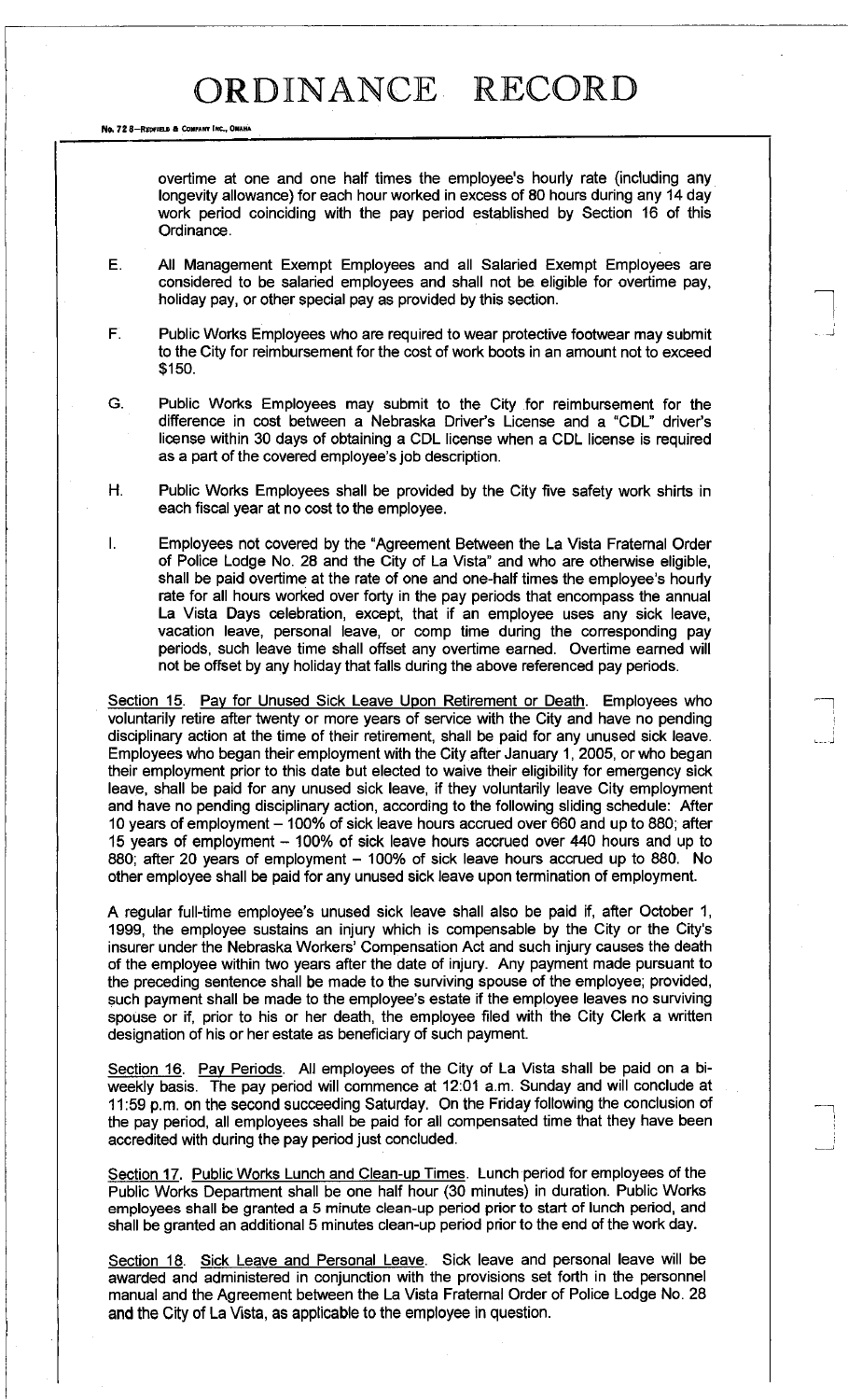No. 72 8-REDHELD & COMPANY INC.. ON

Section 19. Vacation Leave. Upon satisfactory completion of six months continuous service, regular full-time employees and permanent part-time employees shall be entitled to vacation leave. Such vacation shall not be used in installments of less than one hour. Increments of vacation leave of less than four hours must have 48 hours prior approval and can be taken only at the beginning or at the end of the work day.

#### Section 20. Vacation Entitlement.

- A. All full-time employees whose employment is governed by the Agreement described in Section 14, Paragraph A. of this Ordinance shall earn, accrue and be eligible for vacation as provided in such Agreement.
- All other full-time Hourly Non-Exempt Employees shall earn: six (6) days of paid **B.** vacation during the first year of continuous full-time employment; eleven (11) days of paid vacation during the second year of continuous full-time employment; and thereafter, eleven (11) days of paid vacation during each subsequent year of continuous full-time employment, plus one (1) additional day of paid vacation for each year of continuous full-time employment in excess of two years. Notwithstanding the foregoing, no employee shall earn more than twenty-three (23) days of paid vacation per employment year.
- C. All Management Exempt Employees, and Salaried Exempt Employees, shall earn ten (10) days paid vacation during the first year of continuous employment, and one (1) additional vacation day for each additional year of continuous employment not to exceed twenty-six (26) days.
- D. All Permanent Part Time Employees working a minimum of twenty (20) hours per week shall earn forty (40) hours of paid vacation time per year after six (6) months of employment. Total paid vacation time earned per year shall not exceed forty (40) hours.
- E. Full Time Exempt and Non-Exempt Employees shall be allowed to accrue unused vacation leave from previous years to a maximum of 220 hours.
- Permanent Part Time Employees shall be allowed to accrue unused vacation leave F. from previous years to a maximum of 110 hours.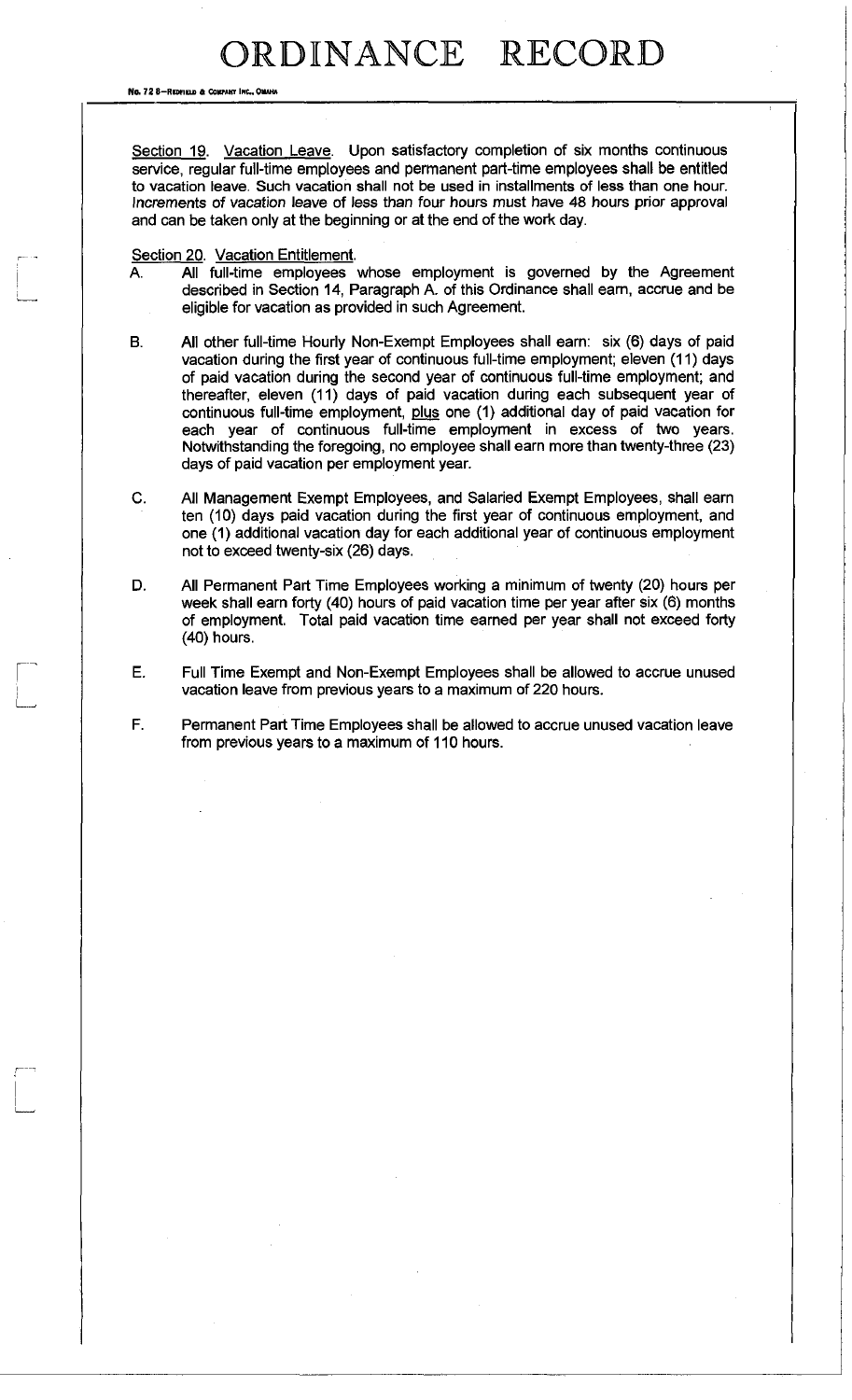No. 72 8-REDFIELD & COMPANY INC., OMAHA

### Section 21. Wage Tables.

|                  | Table 100      |                |                                    |     |                |         |                |
|------------------|----------------|----------------|------------------------------------|-----|----------------|---------|----------------|
|                  |                |                | <b>Salaried Exempt Employees</b>   |     |                |         |                |
|                  |                |                | <b>Hourly Non-Exempt Employees</b> |     |                |         |                |
|                  |                |                |                                    |     |                |         |                |
|                  | Range          | <b>Minimum</b> | <b>Maximum</b>                     |     | Range          | Minimum | <b>Maximum</b> |
|                  |                |                |                                    |     |                |         |                |
| 100              | Hourly         | 9.27           | 12.04                              | 141 | Hourly         | 16.42   | 21.50          |
|                  | <b>Monthly</b> | 1,607          | 2,087                              |     | Monthly        | 2,846   | 3,727          |
|                  | Annual         | 19,282         | 25,043                             |     | Annual         | 34,154  | 44,720         |
| 105              | Hourly         | 10.99          | 14.50                              | 145 | Hourly         | 16.88   | 21.92          |
|                  | Monthly        | 1,905          | 2,513                              |     | Monthly        | 2,926   | 3,799          |
|                  | Annual         | 22,859         | 30,160                             |     | Annual         | 35,110  | 45,594         |
|                  |                |                |                                    |     |                |         |                |
| $\overline{110}$ | Hourly         | 11.38          | 14.78                              | 150 | <b>Hourly</b>  | 17.73   | 23.03          |
|                  | Monthly        | 1,973          | 2,562                              |     | Monthly        | 3,073   | 3,992          |
|                  | Annual         | 23,670         | 30,742                             |     | Annual         | 36,878  | 47,902         |
|                  |                |                |                                    |     |                |         |                |
| 115              | Hourly         | 12.24          | 15.90                              | 160 | Hourly         | 19.45   | 25.26          |
|                  | Monthly        | 2,122          | 2,756                              |     | Monthly        | 3,371   | 4,378          |
|                  | Annual         | 25,459         | 33,072                             |     | Annual         | 40,456  | 52,541         |
| 120              | Hourly         | 13.16          | 17.09                              | 165 | Hourly         | 20.72   | 26.91          |
|                  | <b>Monthly</b> | 2,281          | 2,962                              |     | <b>Monthly</b> | 3.591   | 4,664          |
|                  | Annual         | 27,373         | 35,547                             |     | Annual         | 43,098  | 55,973         |
|                  |                |                |                                    |     |                |         |                |
| $\overline{125}$ | <b>Hourly</b>  | 14.16          | 18.39                              | 175 | Hourly         | 24.42   | 31.71          |
|                  | Monthly        | 2,454          | 3,188                              |     | <b>Monthly</b> | 4,233   | 5,496          |
|                  | Annual         | 29,453         | 38,251                             |     | Annual         | 50,794  | 65,957         |
| 130              | Hourly         | 14.65          | 19.02                              | 180 | Hourly         | 27.06   | 35.15          |
|                  | Monthly        | 2,539          | 3,297                              |     | Monthly        | 4,690   | 6,093          |
|                  | Annual         | 30,472         | 39,562                             |     | Annual         | 56,285  | 73,112         |
| 140              |                |                |                                    |     |                |         |                |
|                  | Hourly         | 16.03          | 20.81                              | 190 | <b>Hourly</b>  | 33.44   | 43.44          |
|                  | <b>Monthly</b> | 2,779          | 3,607                              |     | Monthly        | 5,796   | 7,530          |
|                  | Annual         | 33,342         | 43,285                             |     | Annual         | 69,555  | 90,355         |
|                  |                |                |                                    |     |                |         |                |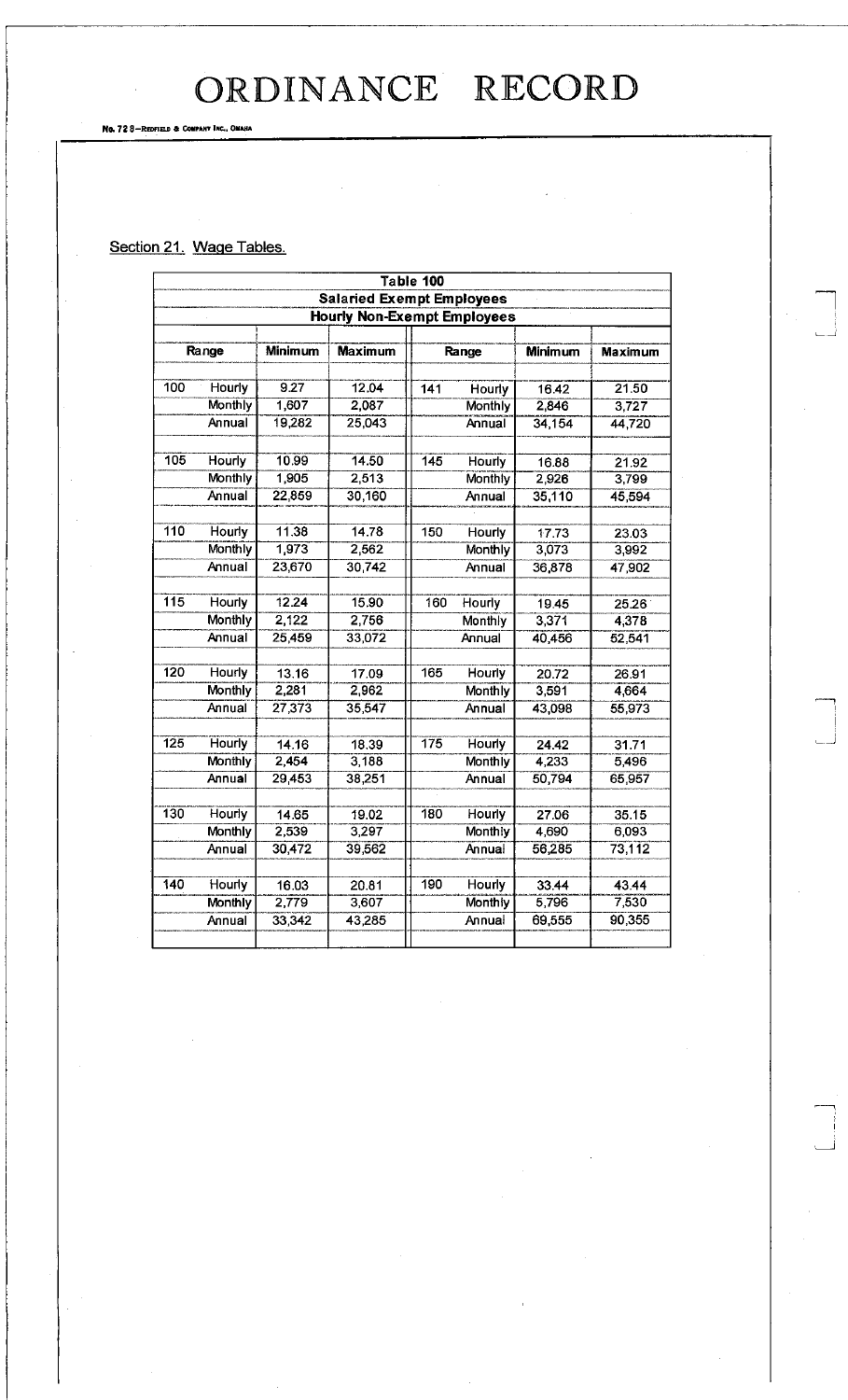Ne. 72 8-REDFIELD & COMPANY INC.

| Table 200                   |         |                |                |  |  |
|-----------------------------|---------|----------------|----------------|--|--|
| Management Exempt Employees |         |                |                |  |  |
| Range                       |         | <b>Minimum</b> | <b>Maximum</b> |  |  |
|                             |         |                |                |  |  |
| 200                         | Hourly  | 34.21          | 43.65          |  |  |
|                             | Monthly | 5,930          | 7,566          |  |  |
|                             | Annual  | 71,157         | 90,792         |  |  |
|                             |         |                |                |  |  |
| 205                         | Hourly  | 35.53          | 45.35          |  |  |
|                             | Monthly | 6,159          | 7,861          |  |  |
|                             | Annual  | 73,902         | 94.328         |  |  |
|                             |         |                |                |  |  |
| 210                         | Hourly  | 37.81          | 48.14          |  |  |
|                             | Monthly | 6,554          | 8,344          |  |  |
|                             | Annual  | 78,645         | 100,131        |  |  |
|                             |         |                |                |  |  |
| 215                         | Hourly  | 41.14          | 52.50          |  |  |
|                             | Monthly | 7,131          | 9,100          |  |  |
|                             | Annual  | 85,571         | 109,200        |  |  |
|                             |         |                |                |  |  |

|                          | Table 400<br><b>Classification: FOP Collective Bargaining</b> |        |         |        |        |        |        |  |
|--------------------------|---------------------------------------------------------------|--------|---------|--------|--------|--------|--------|--|
| <b>Hourly Non-Exempt</b> |                                                               |        |         |        |        |        |        |  |
| Range                    |                                                               | А      | в       | С      | D      | Е      | F      |  |
| 426                      | Hriy                                                          |        |         |        | 35.00  | 36.46  | 38.77  |  |
|                          |                                                               |        |         |        | 6.067  | 6,320  | 6,720  |  |
|                          |                                                               |        |         |        | 72,800 | 75,837 | 80,642 |  |
| 423                      | Hrly                                                          | 22.95  | 24.50   | 26.92  | 28.50  | 31.10  | 32.72  |  |
|                          |                                                               | 3,978  | 4 2 4 7 | 4.666  | 4.940  | 5,391  | 5,671  |  |
|                          |                                                               | 47,736 | 50,960  | 55,994 | 59,280 | 64.688 | 68,058 |  |
|                          |                                                               |        |         |        |        |        |        |  |

Section 22. Repeal of Ordinance No. 1235. Ordinance No. 1262 originally passed and approved on the 1st day of September 2015 is hereby repealed.

Section 23. Effective Date. This Ordinance shall take effect after its passage, approval and publication as provided by law.

Section 24. This Ordinance shall be published in pamphlet form and take effect as provided by law.